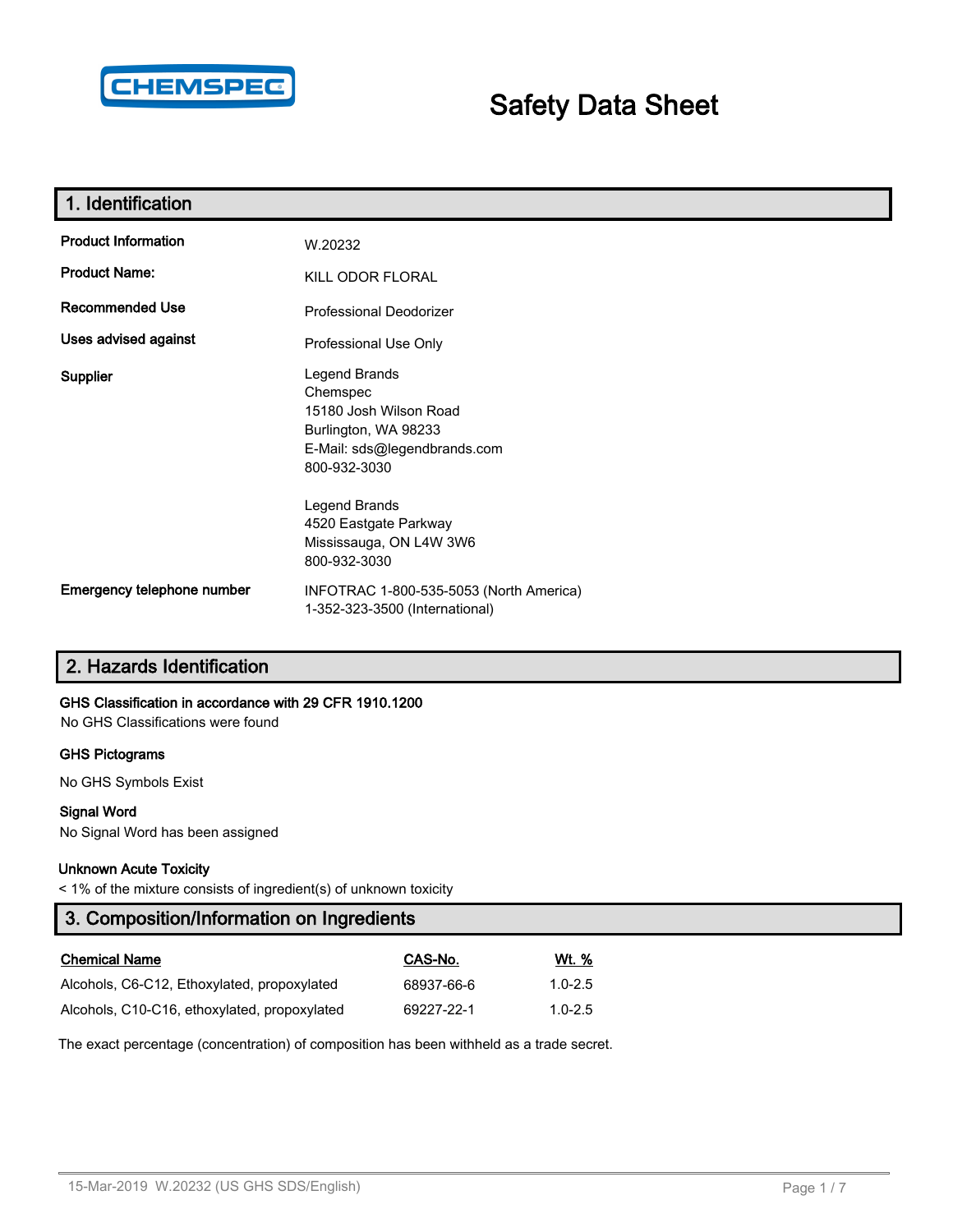## **4. First-aid Measures**

### **Description of first-aid measures**

#### **General advice**

Call a physician if irritation develops or persists.

#### **Inhalation**

Move to fresh air.

## **Skin contact**

Wash off immediately with soap and plenty of water. Remove all contaminated clothes and shoes.

#### **Eye contact**

Rinse thoroughly with plenty of water for at least 15 minutes and consult a physician. Remove contact

## lenses, if present.

**Ingestion**

Do NOT induce vomiting. Never give anything by mouth to an unconscious person. Gently wipe or rinse the inside of the mouth with water.

#### **Symptoms**

See Section 2.2, Label Elements and/or Section 11, Toxicological effects.

#### **Notes to physician**

Treat symptomatically.

## **5. Fire-fighting Measures**

## **Extinguishing media**

#### **Suitable extinguishing media**

Use extinguishing measures that are appropriate to local circumstances and the surrounding environment.

## **Extinguishing media which shall not be used for safety reasons**

High volume water jet.

#### **Special hazards arising from the substance or mixture**

No information available.

#### **Advice for firefighters**

As in any fire, wear self-contained breathing apparatus pressure-demand, MSHA/NIOSH (approved or equivalent) and full protective gear

## **6. Accidental Release Measures**

#### **Personal precautions, protective equipment and emergency procedures**

#### **Personal precautions**

Avoid contact with skin, eyes and clothing. Ensure adequate ventilation, especially in confined areas. Do not breathe vapors or spray mist.

#### **Advice for emergency responders**

Use personal protection recommended in Section 8.

#### **Environmental precautions**

Prevent product from entering drains. See Section 12 for additional Ecological information.

## **Methods and materials for containment and cleaning up**

## **Methods for Containment**

Prevent further leakage or spillage if safe to do so. Pick up and transfer to properly labeled containers.

#### **Methods for cleaning up**

Use personal protective equipment as required.

#### **Reference to other sections**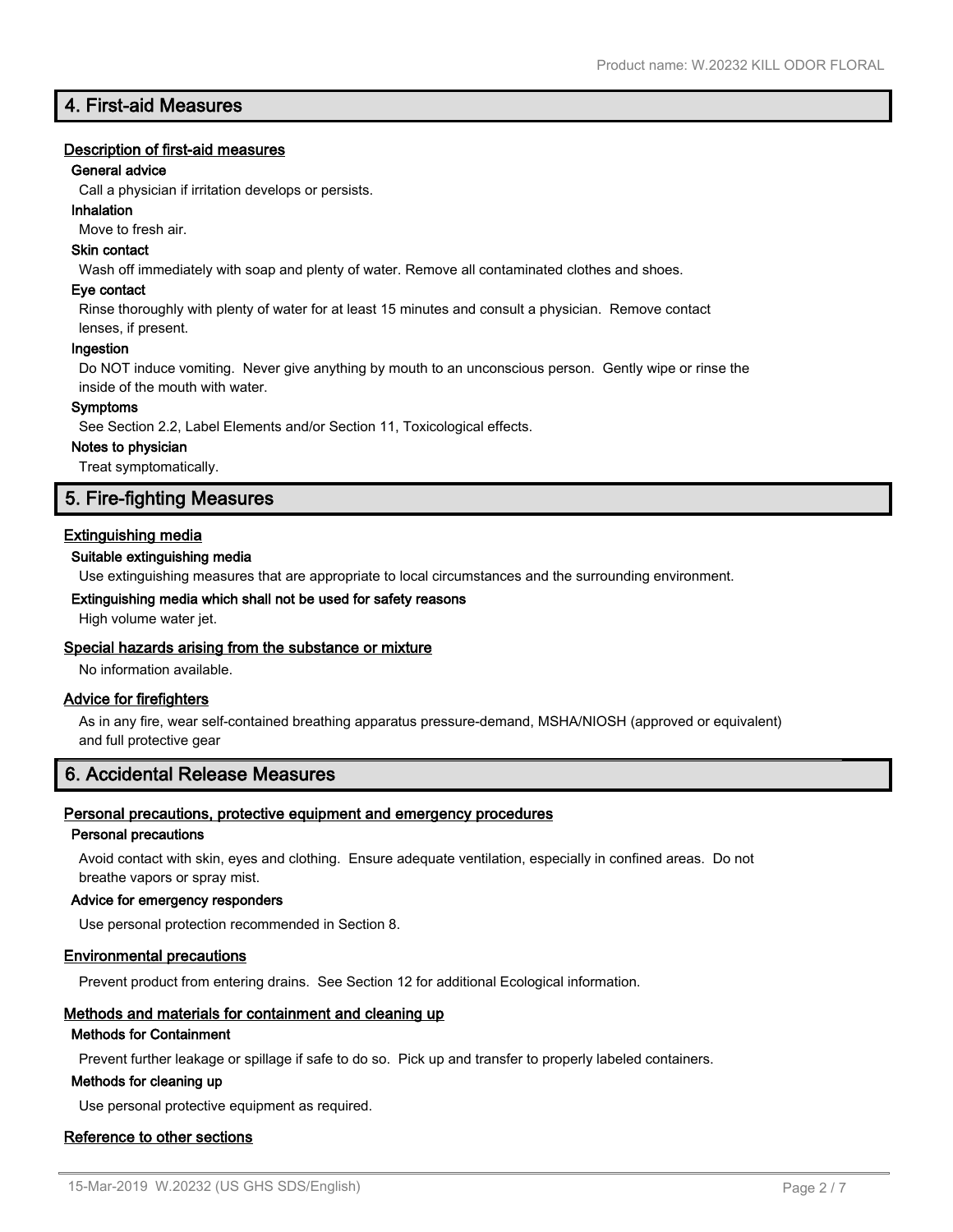See section 8 for more information

## **7. Handling and Storage**

#### **Conditions for safe storage, including any incompatibilities**

#### **Advice on safe handling**

Handle in accordance with good industrial hygiene and safety practice.

#### **Hygiene measures**

See section 7 for more information.

#### **Storage Conditions**

Keep containers tightly closed in a cool, well-ventilated place.

## **8. Exposure Controls/Personal Protection**

# **Ingredients with Occupational Exposure Limits Chemical Name ACGIH TLV-TWA ACGIH-TLV STEL OSHA PEL-TWA OSHA PEL-CEILING** No hazardous items exist **TLV = Threshold Limit Value TWA = Time Weighted Average PEL = Permissible Exposure Limit STEL = Short-Term Exposure Limit N.E. = Not Established Engineering Measures** Showers, eyewash stations, and ventilation systems. **Personal protective equipment Eye/Face Protection** Safety glasses with side-shields.  **Skin and body protection** Wear suitable protective clothing.

#### **Respiratory protection**

In case of insufficient ventilation wear suitable respiratory equipment.

#### **Hygiene measures**

See section 7 for more information.

## **9. Physical and chemical properties**

#### **Information on basic physical and chemical properties**

| <b>Physical state</b>                 | Liquid                   |
|---------------------------------------|--------------------------|
| Appearance                            | Clear                    |
| Color                                 | light yellow             |
| Odor                                  | Floral                   |
| <b>Odor Threshold</b>                 | No Information           |
| рH                                    | 3.3                      |
| Melting/freezing point, °C (°F)       | No Information           |
| Flash Point, °C (°F)                  | 94 (201.2)               |
| Boiling point/boiling range, °C (°F)  | 100 - 100 (212 - 212)    |
| <b>Evaporation rate</b>               | No Information Available |
| <b>Explosive properties</b>           | No Information           |
| Vapor pressure                        | No Information           |
| Vapor density                         | No Information           |
| Specific Gravity (g/cm <sup>3</sup> ) | 1.000                    |
| <b>Water solubility</b>               | No Information           |
| <b>Partition coefficient</b>          | No Information           |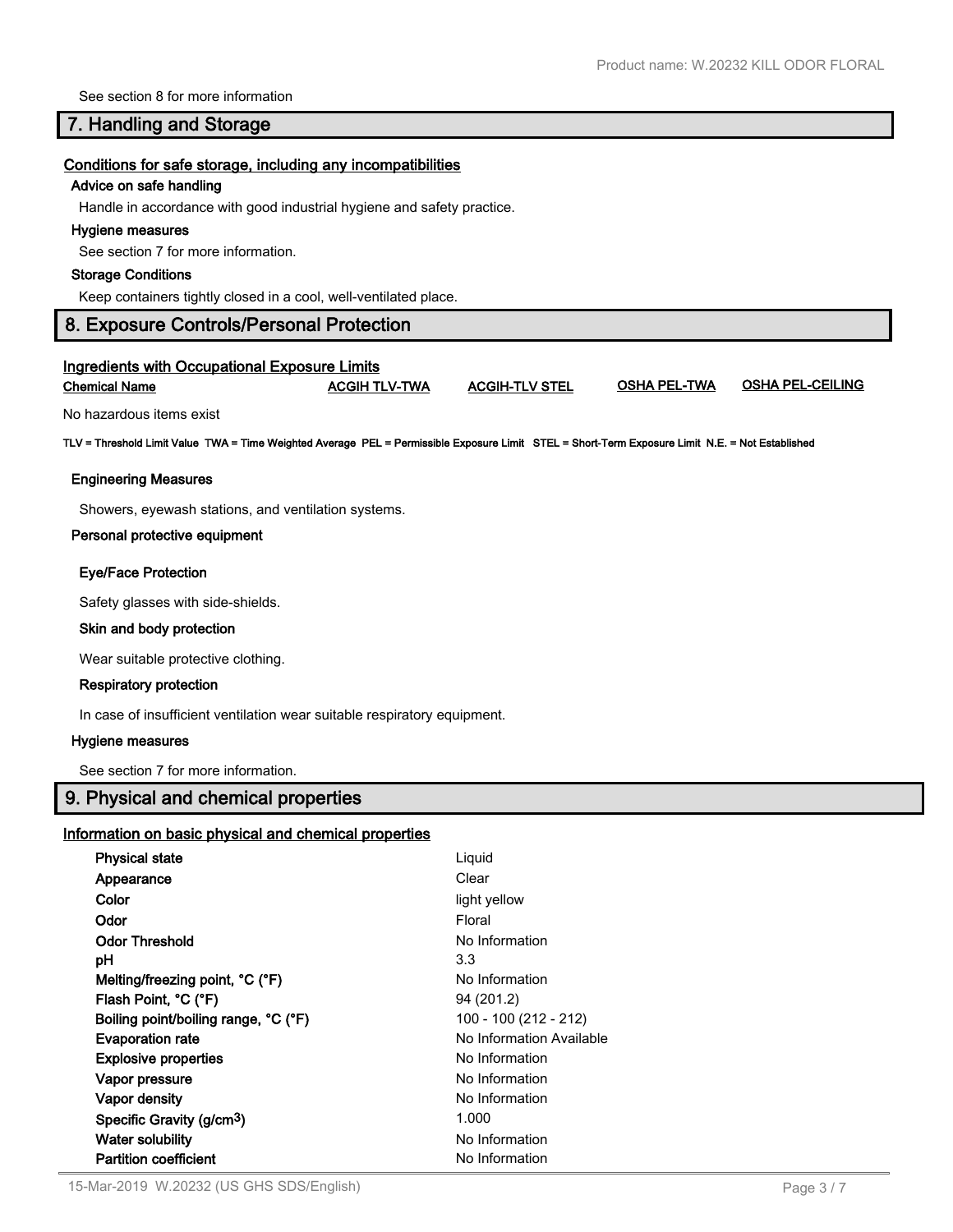Autoignition temperature, <sup>o</sup>C No Information **Decomposition Temperature °C** No Information **Viscosity, kinematic** No Information

**Other information Volatile organic compounds (VOC) content** < 1% **Density, Ib/gal No Information No Information** 

## **10. Stability and Reactivity**

#### **Reactivity**

Stable under normal conditions.

#### **Chemical stability**

Stable under recommended storage conditions.

#### **Possibility of hazardous reactions**

None known based on information supplied

#### **Conditions to Avoid**

None known

#### **Incompatible Materials**

None known based on information supplied

#### **Hazardous Decomposition Products**

None known

## **11. Toxicological Information**

#### **Information on toxicological effects**

#### **Acute toxicity**

**Product Information**

No Information

#### **The following values are calculated based on chapter 3.1 of the GHS document**

|                              | The following values are calculated based on chapter of Forthe SFIG document |                     |             |                        |
|------------------------------|------------------------------------------------------------------------------|---------------------|-------------|------------------------|
| ATEmix (oral)                |                                                                              | 16,242.000000 mg/kg |             |                        |
| ATEmix (dermal)              |                                                                              | 99,999,000000 mg/kg |             |                        |
| <b>Component Information</b> |                                                                              |                     |             |                        |
| CAS-No.                      | <b>Chemical Name</b>                                                         | LD50 Oral           | LD50 Dermal | <b>LC50 Inhalation</b> |
| 68937-66-6                   | Alcohols, C6-C12, Ethoxylated, propoxylated                                  | 500 mg/kg Rat       | N.I.        | N.I.                   |
| 69227-22-1                   | Alcohols, C10-C16, ethoxylated,<br>propoxylated                              | 500 mg/kg Rat       | N.I.        | N.I.                   |

N.I. = No Information

#### **Skin corrosion/irritation.**

No Information

#### **Eye damage/irritation.**

No Information

#### **Respiratory or skin sensitization**

No Information

#### **Ingestion.**

No Information

### **Germ cell mutagenicity.**

When symptoms persist or in all cases of doubt seek medical advice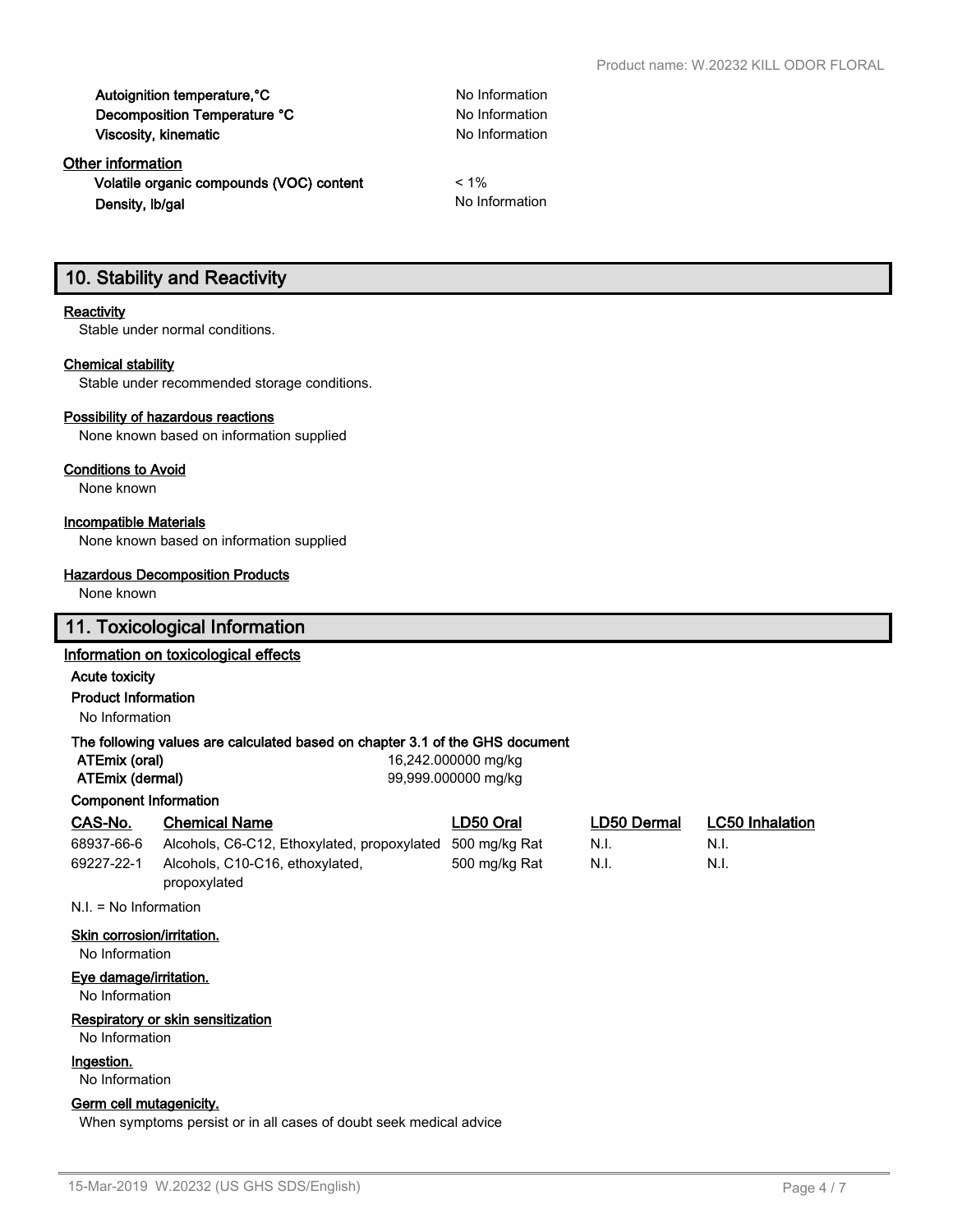## **Carcinogenicity.**

No Information

#### **Reproductive toxicity**

No Information

#### **Specific target organ systemic toxicity (single exposure).**

#### No Information

#### **Specific target organ systemic toxicity (repeated exposure).**

No Information

## **Aspiration hazard.**

No Information

## **Primary Route(s) of Entry**

No Information

## **12. Ecological Information**

#### **Toxicity**

3.07866 % of mixture consists of components of unknown hazards to the aquatic environment.

## **Ecotoxicity effects**

#### **Persistence and degradability**

No data are available on the product itself.

#### **Bioaccumulative potential**

Discharge into the environment must be avoided.

#### **Mobility in soil**

No information

#### **Other adverse effects**

No information

## **13. Disposal Considerations**

## **Waste Disposal Guidance**

Disposal should be in accordance with applicable regional, national and local laws and regulations. No Information

| 14. Transport Information  |                |  |  |
|----------------------------|----------------|--|--|
| <b>DOT</b>                 | No Information |  |  |
| <b>IMDG</b>                | No Information |  |  |
| <b>IATA</b>                | No Information |  |  |
| 15. Regulatory Information |                |  |  |

# **International Inventories:**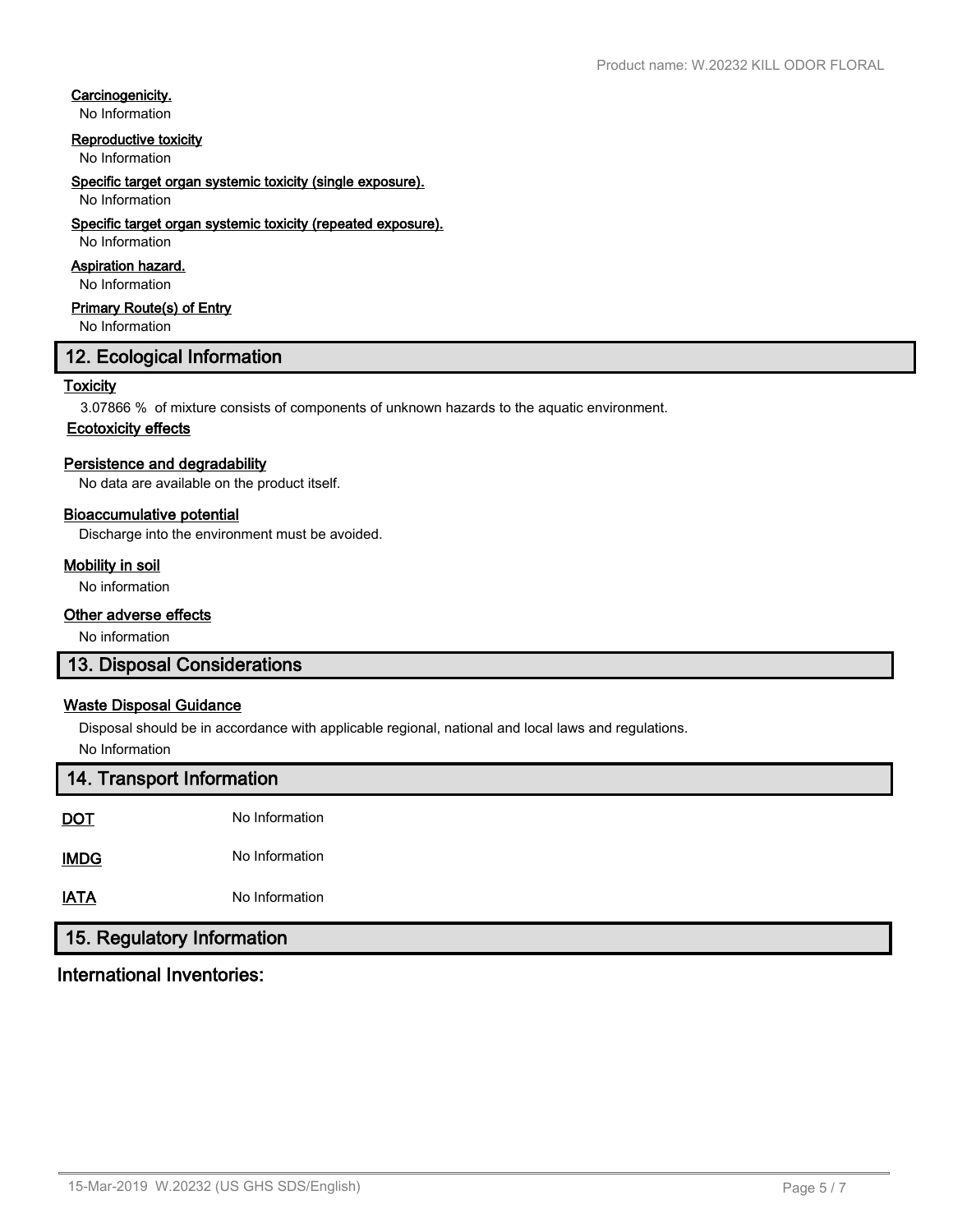| <b>TSCA</b>          | Complies |
|----------------------|----------|
| <b>DSL</b>           |          |
| <b>EINECS/ELINCS</b> |          |
| <b>ENCS</b>          |          |
| <b>IECSC</b>         |          |
| <b>KECI</b>          |          |
| <b>PICCS</b>         |          |
| <b>AICS</b>          |          |
| <b>NZIoC</b>         | Complies |

| Canadian Domestic Substances List<br>DSL                                                                                 |  |
|--------------------------------------------------------------------------------------------------------------------------|--|
| <b>EINECS/ELINCS</b><br>European Inventory of Existing Chemical Substances/European List of Notified Chemical Substances |  |
| <b>ENCS</b><br>Japan Existing and New Chemical Substances                                                                |  |
| <b>IECSC</b><br>China Inventory of Existing Chemical Substances                                                          |  |
| <b>KECL</b><br>Korean Existing and Evaluated Chemical Substances                                                         |  |
| <b>PICCS</b><br>Philippines Inventory of Chemicals and Chemical Substances                                               |  |
| <b>AICS</b><br>Australian Inventory of Chemical Substances                                                               |  |
| <b>NZIoC</b><br>New Zealand Inventory of Chemicals                                                                       |  |
| <b>TCSI</b><br><b>Taiwan Chemical Substance Inventory</b>                                                                |  |

## **U.S. Federal Regulations:**

## **SARA SECTION 313:**

This product contains the following substances subject to the reporting requirements of Section 313 of Title III of the Superfund Amendment and Reauthorization Act of 1986 and 40 CFR part 372:

No Sara 313 components exist in this product.

#### **TOXIC SUBSTANCES CONTROL ACT 12(b):**

This product contains the following chemical substances subject to the reporting requirements of TSCA 12(B) if exported from the United States:

No TSCA 12(b) components are present in this product.

## **CALIFORNIA PROPOSITION 65 CARCINOGENS**

No Proposition 65 Carcinogens exist in this product.

## **CALIFORNIA PROPOSITION 65 REPRODUCTIVE TOXINS**

No Proposition 65 Reproductive Toxins exist in this product.